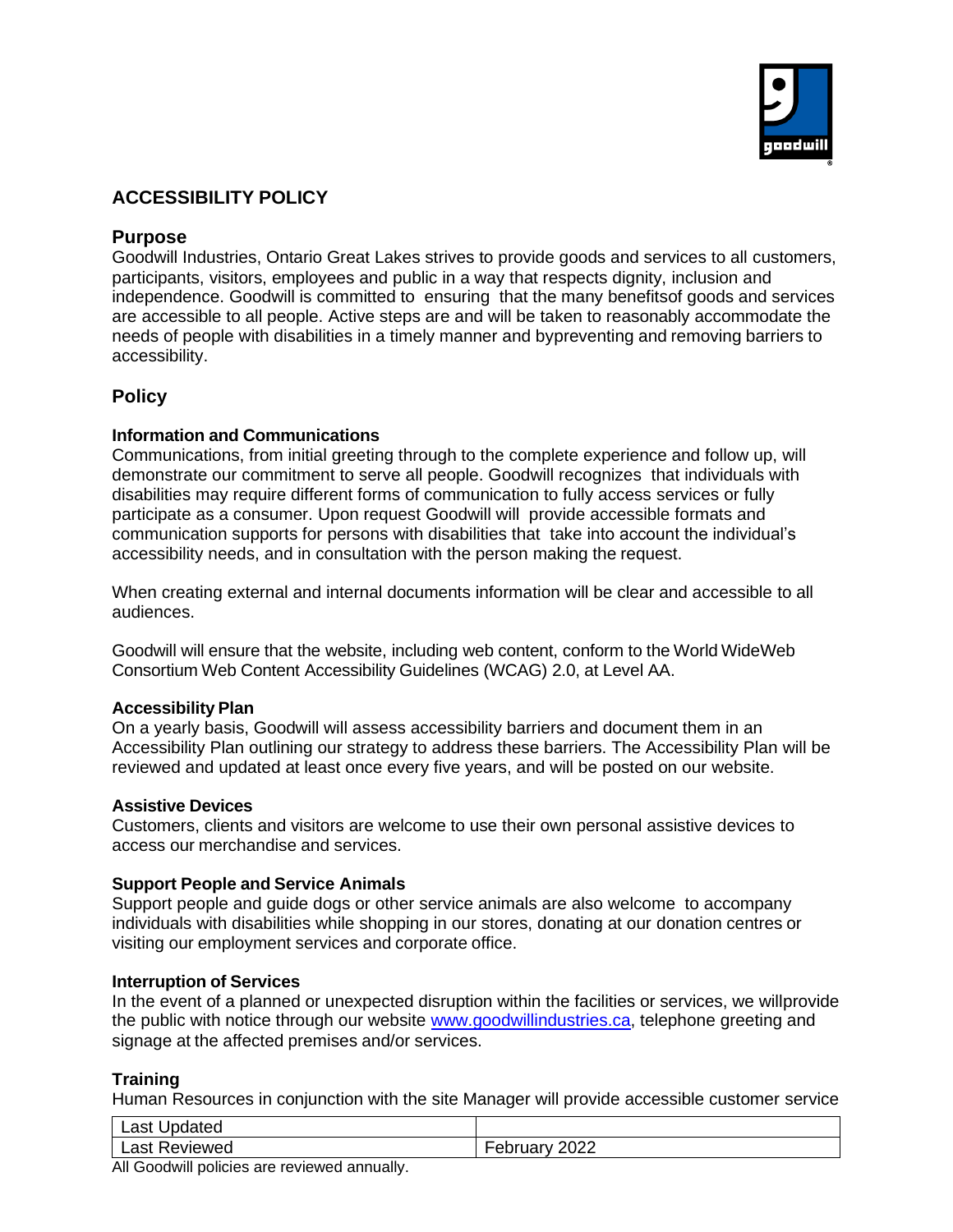training to employees, volunteers, Board Members and others who deal with the public or third parties on our behalf. Training will also be provided to people involved in the development of policies, plans, practices and procedures related to the provision of our goods and services. This includes human resources, training teams andmanagement.

Staff will be trained on Accessible Customer Service within 1 week after being hired.

Training will include:

- An overview of the **Accessibility for Ontarians with Disabilities Act, 2005** andthe requirements of the customer service standard.
- Goodwill's plan related to the customer service standard
- How to interact and communicate with people with various types of disabilities
- How to interact with people with disabilities who use an assistive device or require the assistance of a service animal or a support person
- How to use the equipment or devices available on-site or otherwise that may helpwith providing goods or services to people with disabilities. Currently we have 2 sit /stand workstations and 2 large screen computer monitors for which training is not necessary. The team members are aware of these options within our services.
- What to do if a person with a disability is having difficulty in accessing Goodwill's goods and services

Staff will also be trained when changes are made to our accessible customer service plan.

#### **Feedback**

Comments on our services in regards to accessibility are welcomed and appreciated. We actively encourage the participation of all individuals in our feedback process. In addition to sharing your comments in person, by telephone at 519-850-9000 by mail at 255 Horton St., London, Ontario N6B 1L1, or electronically at [info@goodwillindustries.ca.](mailto:info@goodwillindustries.ca)

#### **Resolving Problems**

Despite our best efforts, sometimes problems can occur. Please report all issues to oneof our staff and we pledge to handle them in the following manner:

- You will be greeted warmly and asked for all relevant details
- The person you speak to will strive to resolve the issue at the time. If this isnot possible, additional assistance will be engaged.
- All customer issues will be addressed within five business days

#### **Accessibility in Employment Practices**

Goodwill is committed to fair and accessible employment practice and will notify the public about the availability of accommodation for applicants with disabilities during the recruitment process. If a selected applicant requests an accommodation Goodwill will consult with the applicant and arrange provision of a suitable accommodation. When making offers of employment, Goodwill will notify the successful applicant of our policies for accommodating employees with disabilities.

Goodwill will also take into account the accessibility needs of employees with disabilities when conducting performance management and providing career development and advancement to employees.

Goodwill will maintain a written process for the development of documented individual accommodation plans for employees with disabilities. The plan will contain information about any accommodation that is to be provided, types of accessible formats and communication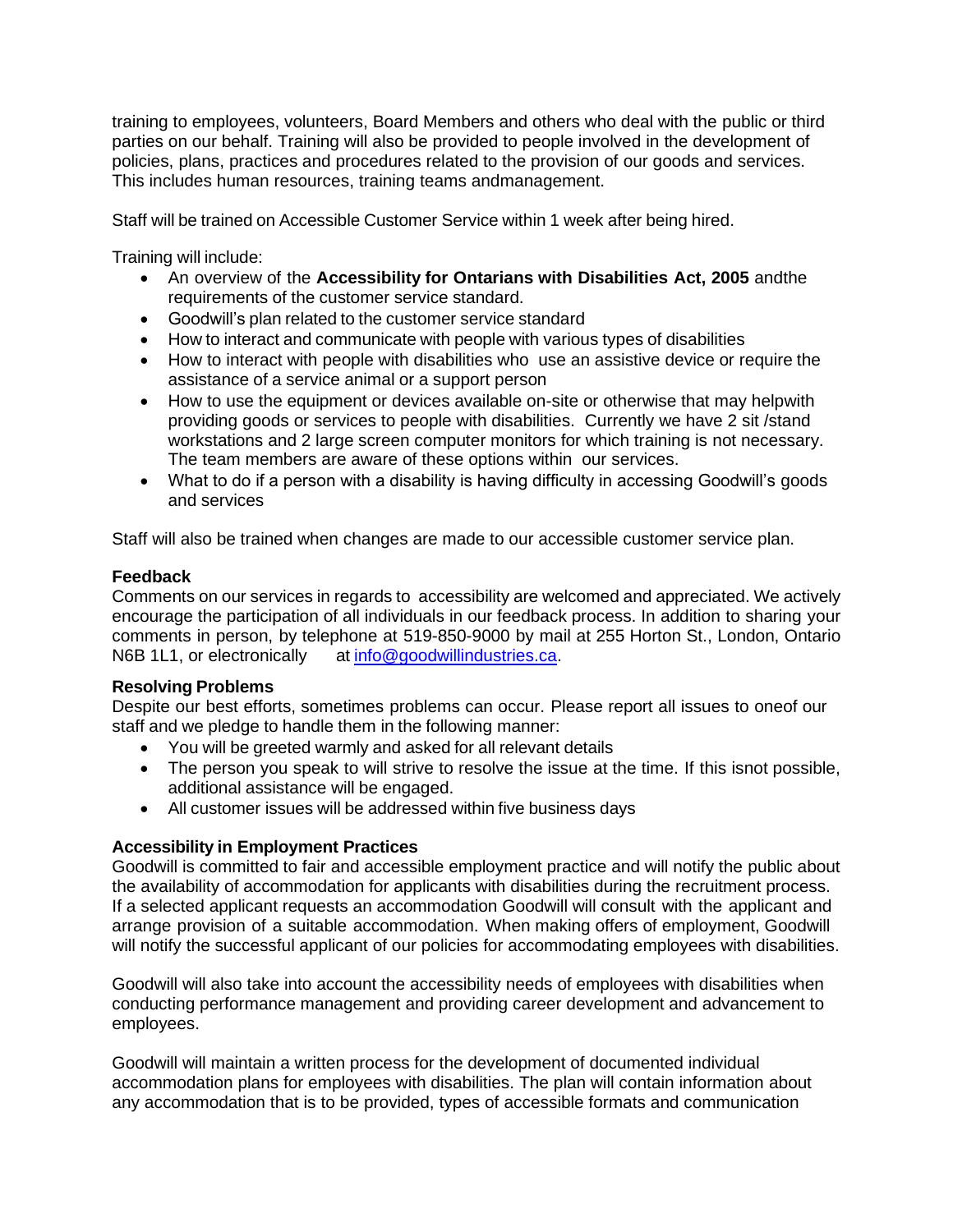supports requested by employee and individualized workplace emergency response information.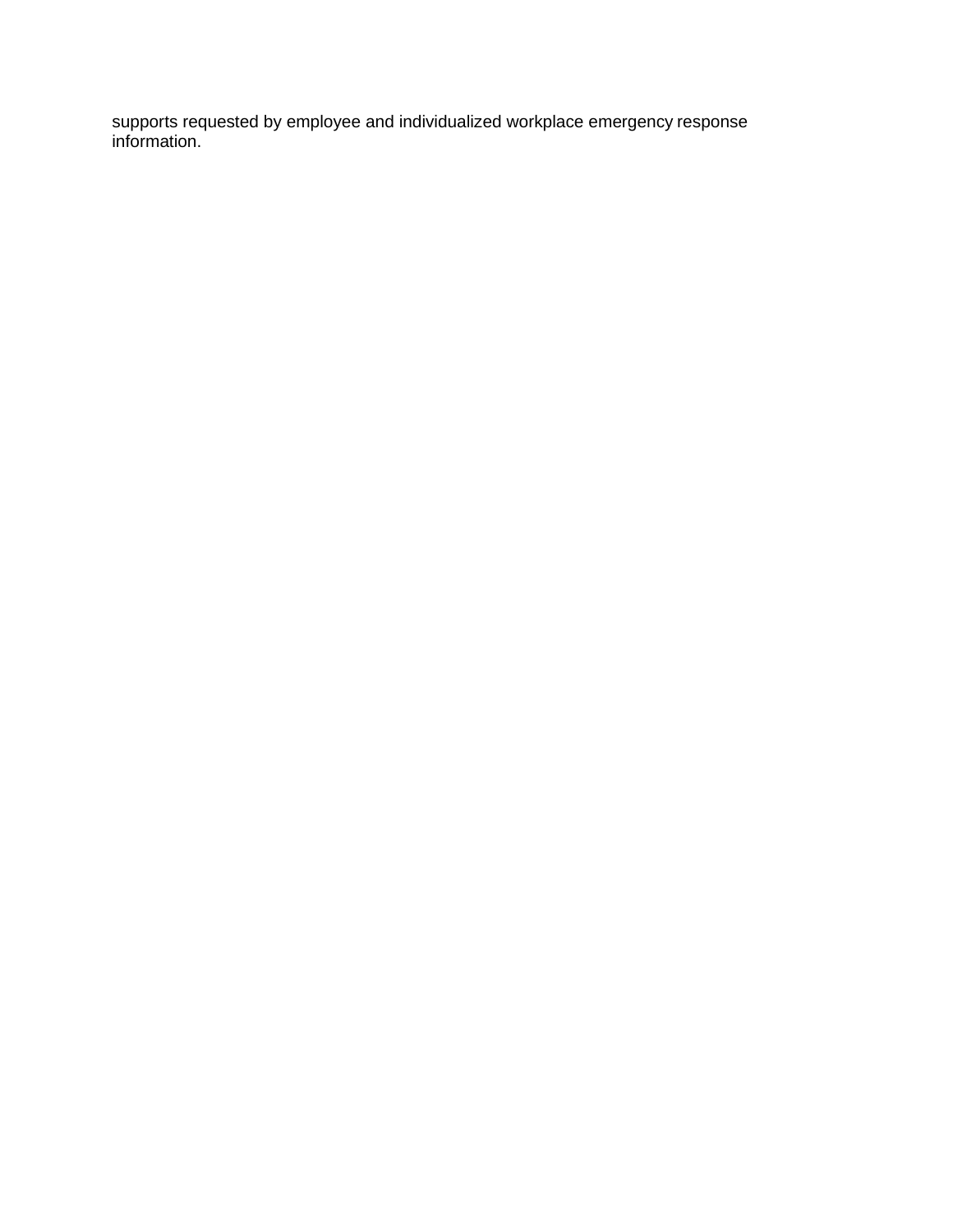# Multi-Year Accessibility Plan for Goodwill Industries Ontario Great Lakes

Date Updated: June 2021

|                      |                                                                                                                                                                                  |                 |                                                                                                                                                                                                                                                                                                                                                                                                                                                                                                                                                                                                                                            | <b>Target Completion</b> |                                                    | Last          |                          |
|----------------------|----------------------------------------------------------------------------------------------------------------------------------------------------------------------------------|-----------------|--------------------------------------------------------------------------------------------------------------------------------------------------------------------------------------------------------------------------------------------------------------------------------------------------------------------------------------------------------------------------------------------------------------------------------------------------------------------------------------------------------------------------------------------------------------------------------------------------------------------------------------------|--------------------------|----------------------------------------------------|---------------|--------------------------|
| <b>AODA Standard</b> | <b>IASR requirement</b>                                                                                                                                                          | <b>Due Date</b> | <b>Steps to take</b>                                                                                                                                                                                                                                                                                                                                                                                                                                                                                                                                                                                                                       | <b>Date</b>              | <b>Responsibility Reviewed</b>                     |               | <b>Completion Status</b> |
|                      |                                                                                                                                                                                  |                 |                                                                                                                                                                                                                                                                                                                                                                                                                                                                                                                                                                                                                                            |                          |                                                    |               |                          |
|                      |                                                                                                                                                                                  |                 |                                                                                                                                                                                                                                                                                                                                                                                                                                                                                                                                                                                                                                            |                          |                                                    |               |                          |
|                      |                                                                                                                                                                                  |                 |                                                                                                                                                                                                                                                                                                                                                                                                                                                                                                                                                                                                                                            |                          |                                                    |               |                          |
| <b>IASR General</b>  |                                                                                                                                                                                  |                 |                                                                                                                                                                                                                                                                                                                                                                                                                                                                                                                                                                                                                                            |                          |                                                    |               |                          |
| <b>Requirements</b>  |                                                                                                                                                                                  |                 |                                                                                                                                                                                                                                                                                                                                                                                                                                                                                                                                                                                                                                            |                          |                                                    |               |                          |
|                      | Create policies and procedures for each<br>standard                                                                                                                              | Jan. 1, 2014    | •Develop and implement Accessibility Standards<br>Policy for Goodwill.<br>•Make the Policy publicly available and provide in an<br>accessible format, upon request.<br>. Review and update as required.                                                                                                                                                                                                                                                                                                                                                                                                                                    | Jan. 1, 2014             | Human<br>Resources and<br><b>AODA</b><br>Committee | <b>Jun-21</b> | Complete/Ongoing         |
|                      | Create Multi-Year Accessibility plans                                                                                                                                            | Jan. 1, 2014    | • A Multi-Year Accessibility Plan was developed.<br>. Post multi-year accessibility plan on website and<br>provide in an improved accessible format. Review<br>and update the plan at least once every five years.                                                                                                                                                                                                                                                                                                                                                                                                                         | Jan. 1, 2014             | Human<br>Resources and<br><b>AODA</b><br>Committee | $Jun-21$      | Complete/Ongoing         |
|                      | Consider accessibility features when<br>designing, procuring or acquiring self-<br>kiosks                                                                                        | Jan. 1, 2014    |                                                                                                                                                                                                                                                                                                                                                                                                                                                                                                                                                                                                                                            | Jan. 1, 2014             | Human<br>Resources and<br><b>AODA</b><br>Committee | <b>Jun-21</b> | Complete/Ongoing         |
|                      | Train all staff and volunteers (including<br>Board Members) on what they have to<br>do under the IASR and on aspects of<br>the Human Rights Code that relate to<br>accessibility | Jan. 1, 2015    | . Ensure that training is developed on the IASR and<br>the Human Rights Code as it pertains to persons with<br>disabilities and has been provided by Jan 1, 2015 to<br>employees, volunteers, persons who participate in<br>developing policies and others who provide goods,<br>services or facilities on behalf of Goodwill. Update<br>training as required and continue to train new<br>members of the organization.<br>. Keep a record of the dates of training and the<br>individuals who received the training.<br>• Added Corporate Trainers to further strengthen<br>training approach within the organization for new<br>leaders. | Jan. 1, 2015             | Human<br>Resources and<br><b>AODA</b><br>Committee | Jun-21        | Complete/Ongoing         |
|                      | Complete government accessibility<br>report                                                                                                                                      | Dec. 31, 2014   | Ensure report is completed and submitted by due<br>date                                                                                                                                                                                                                                                                                                                                                                                                                                                                                                                                                                                    | Dec. 31, 2014            | Human<br>Resources and<br><b>AODA</b><br>Committee | $Jun-21$      | Ongoing                  |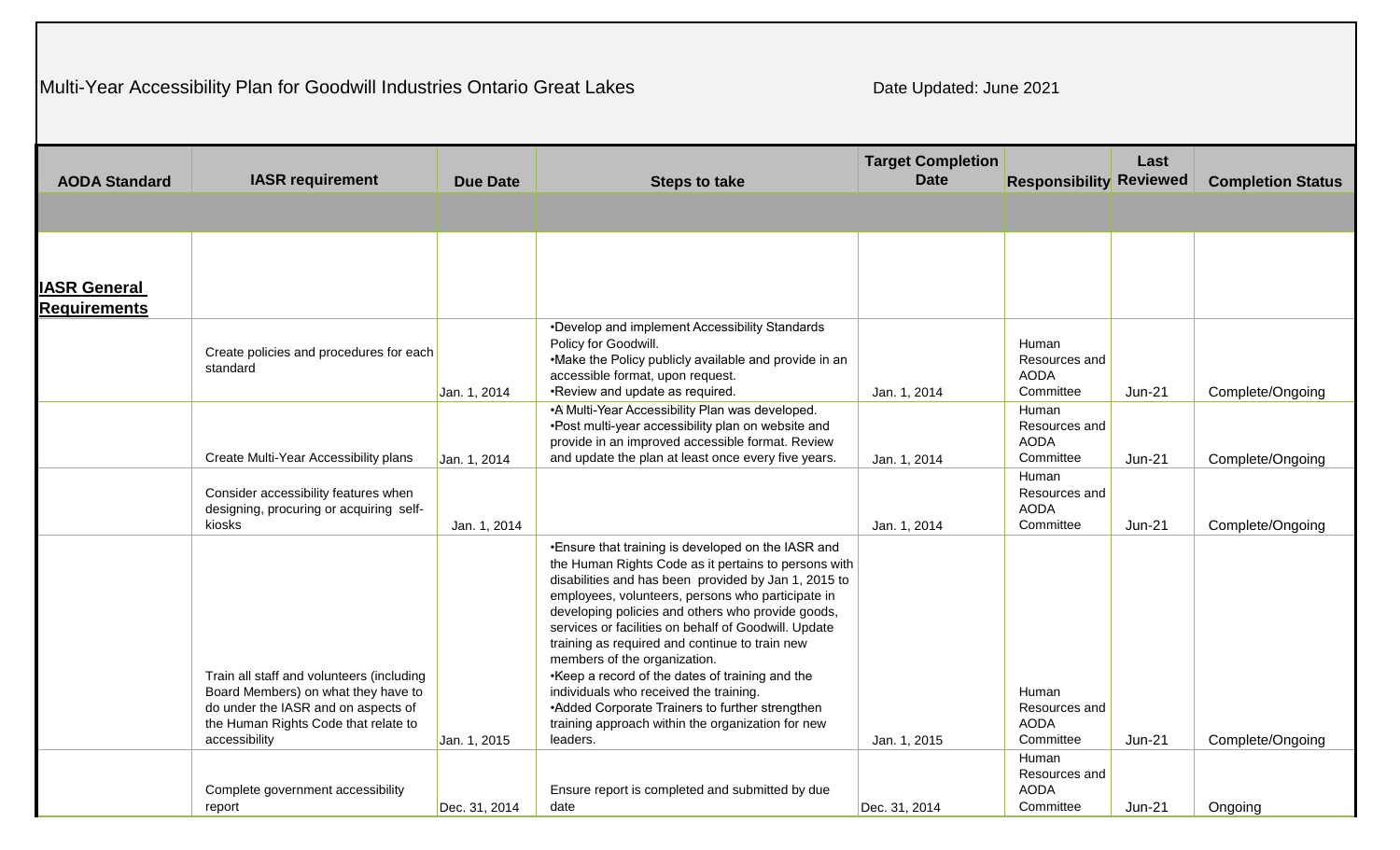|                                        | Update Multi-Year Accessibility Plan                                                                                                | 30-Jun-21     | Ensure Multi-Year Accessibility Plan is updated by<br>due date                                                                                                                                                                                                                                                                                                                                                                                                                                                                                | 30-Jun-21     | Human<br>Resources and<br><b>AODA</b><br>Committee<br>Human | $Jun-21$      | Ongoing          |
|----------------------------------------|-------------------------------------------------------------------------------------------------------------------------------------|---------------|-----------------------------------------------------------------------------------------------------------------------------------------------------------------------------------------------------------------------------------------------------------------------------------------------------------------------------------------------------------------------------------------------------------------------------------------------------------------------------------------------------------------------------------------------|---------------|-------------------------------------------------------------|---------------|------------------|
|                                        | Complete government accessibility<br>report                                                                                         | Dec. 31, 2017 | Ensure accessibility report is completed and<br>submitted by due date.                                                                                                                                                                                                                                                                                                                                                                                                                                                                        | Dec. 31, 2017 | Resources and<br><b>AODA</b><br>Committee                   | <b>Jun-21</b> | Ongoing          |
|                                        |                                                                                                                                     |               |                                                                                                                                                                                                                                                                                                                                                                                                                                                                                                                                               |               |                                                             |               |                  |
| Information &<br><b>Communications</b> |                                                                                                                                     |               |                                                                                                                                                                                                                                                                                                                                                                                                                                                                                                                                               |               |                                                             |               |                  |
|                                        | When asked, make your emergency<br>and public safety information accessible<br>to the public                                        | Jan. 1, 2012  | Emergency procedures, plans or public safety<br>information, that is publicly available, shall be<br>provided in an accessible format or with appropriate<br>communication supports, upon request.                                                                                                                                                                                                                                                                                                                                            | Jan. 1, 2012  | Human<br>Resources and<br><b>AODA</b><br>Committee          | $Jun-21$      | Complete/Ongoing |
|                                        | All new internet websites and web<br>content on those sites must conform<br>with WCAG 2.0 level A                                   | Jan. 1, 2014  | •Websites and web content published after 2012 to<br>conform to WCAG 2.0 Level A initially and increasing<br>to WCAG 2.0 Level AA by Jan 1, 2021 to the extent<br>practicable other than criteria 1.2.4 (captions) and<br>1.2.5 (pre-recorded audio descriptions).                                                                                                                                                                                                                                                                            | Jan. 1, 2014  | Human<br>Resources and<br><b>AODA</b><br>Committee          | $Jun-21$      | Ongoing          |
|                                        | Make your feedback processes, like<br>surveys or comment cards, accessible<br>when asked                                            | Jan. 1, 2015  | • Ensure that processes for receiving and responding<br>to feedback are accessible and meet the<br>requirements of the IASR.                                                                                                                                                                                                                                                                                                                                                                                                                  | Jan. 1, 2015  | Human<br>Resources and<br><b>AODA</b><br>Committee          | $Jun-21$      | Complete/Ongoing |
|                                        | Make information about your<br>organization's goods, services and<br>facilities accessible upon request                             | Jan. 1, 2016  | •Upon request, to the extent practicable, provide for<br>provision of accessible formats and communication<br>supports for persons with disabilities.<br>•Consult with person making the request to determine<br>suitability of accessible format or communication<br>support.<br>. Put a statement on the website that we shall, upon<br>request, provide or arrange for the provision of<br>accessible formats and communication supports for<br>persons with disabilities at a cost no more than<br>regular cost charged to other persons. | Jan. 1, 2016  | Human<br>Resources and<br><b>AODA</b><br>Committee          | $Jun-21$      | Ongoing          |
|                                        | All internet website and website content<br>conforms with WCAG 2.0 level AA<br>(excluding live captioning and audio<br>description) | Jan. 1, 2021  | •Websites and web content published after 2012 to<br>conform to WCAG 2.0 Level A initially and increasing<br>to WCAG 2.0 Level AA by Jan 1, 2021 to the extent<br>practicable other than criteria 1.2.4 (captions) and<br>1.2.5 (pre-recorded audio descriptions).                                                                                                                                                                                                                                                                            | Jan. 1, 2021  | Human<br>Resources and<br>AODA<br>Committee                 | $Jun-21$      | Ongoing          |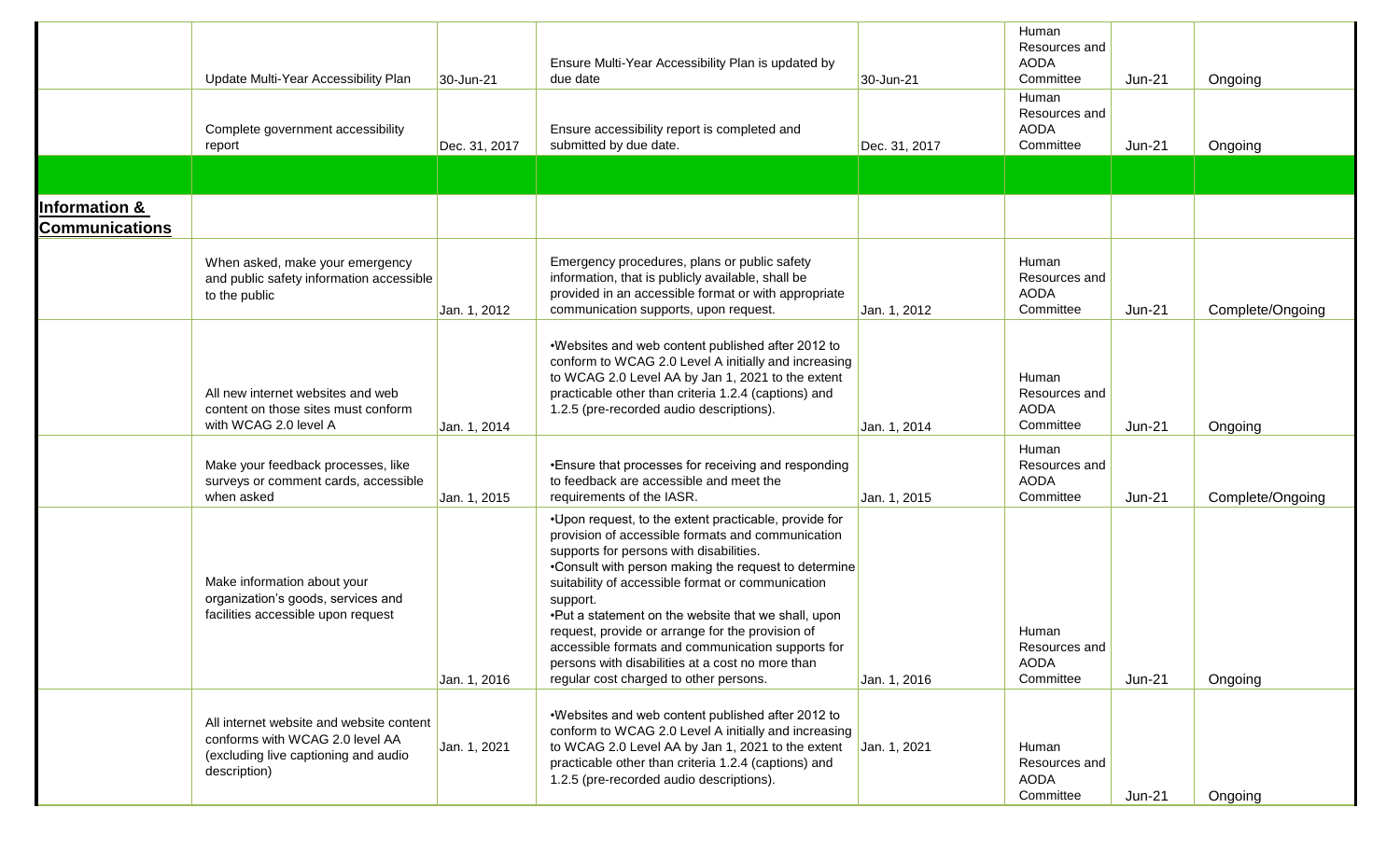| <b>Employment</b> | When necessary, provide individual<br>plans to help employees with disabilities<br>during an emergency, or emergency<br>information that's formatted so an<br>employee with a disability can<br>understand it. | Jan. 1, 2012 | <b>Examples:</b> * Review your emergency information *<br>Determine which employees need help * Prepare and<br>provide information to these employees, in an<br>accessible format if required * Follow up with<br>employees periodically                                                                                                                                                                                                                                                                                                                                                                                                                                                                                                                                                                                                                                           | Jan. 1, 2012 | Human<br>Resources and<br>AODA<br>Committee        | $Jun-21$ | Ongoing  |
|-------------------|----------------------------------------------------------------------------------------------------------------------------------------------------------------------------------------------------------------|--------------|------------------------------------------------------------------------------------------------------------------------------------------------------------------------------------------------------------------------------------------------------------------------------------------------------------------------------------------------------------------------------------------------------------------------------------------------------------------------------------------------------------------------------------------------------------------------------------------------------------------------------------------------------------------------------------------------------------------------------------------------------------------------------------------------------------------------------------------------------------------------------------|--------------|----------------------------------------------------|----------|----------|
|                   | Notify employees, potential hires and<br>public that accommodations can be<br>made during recruitment, assessment<br>and selection processes for people with<br>disabilities                                   | Jan. 1, 2016 | . Review and update existing recruitment, policies,<br>procedures and processes.<br>•Specify that accommodation is available for<br>applicants with disabilities on the website, job<br>postings and when arranging interviews.<br>. Inform applicants about the availability of<br>accommodations: when called for an interview, during<br>the selection process, at the time of the job offer and<br>as soon as practicable after the new employee<br>begins - specifically at orientation.<br>•If selected applicant requests accommodation,<br>consult with the applicant and arrange for provision of<br>suitable accommodation in a manner that takes into<br>account the applicant's accessibility needs due to a<br>disability.<br>•Development of Diversity Committee has been<br>initialized to further analyze possible barriers to<br>remove during recruitment phase. | Jan. 1, 2016 | Human<br>Resources and<br><b>AODA</b><br>Committee | $Jun-21$ | Ongoing  |
|                   | Notify new hires and staff of policies for<br>accommodating employees with<br>disabilities                                                                                                                     | Jan. 1, 2016 | . Inform current employees and new hires as soon as<br>practicable after they begin employment of policies<br>supporting employees with disabilities.<br>• Keep employees up to date on changes to<br>policies/procedures relating to accommodation.                                                                                                                                                                                                                                                                                                                                                                                                                                                                                                                                                                                                                               | Jan. 1, 2016 | Human<br>Resources and<br>AODA<br>Committee        | $Jun-21$ | Ongoing  |
|                   | Have in place a written process to<br>develop individual accommodation<br>plans for employees with a disability                                                                                                | Jan. 1, 2016 | • Have created a written process for the development<br>of documented individual accommodation plans and<br>return to work plans for employees with disabilities.<br>Continue to review and assess for updates.<br>. Include in the process and plans all of the required<br>elements in accordance with the provisions of the<br>IASR.                                                                                                                                                                                                                                                                                                                                                                                                                                                                                                                                            | Jan. 1, 2016 | Human<br>Resources and<br><b>AODA</b><br>Committee | $Jun-21$ | Complete |
|                   | Have a written return to work process in<br>place for employees who have been<br>absent due to a disability                                                                                                    | Jan. 1, 2016 | • Review and update existing policies, practices to<br>ensure compliance with IASR                                                                                                                                                                                                                                                                                                                                                                                                                                                                                                                                                                                                                                                                                                                                                                                                 | Jan. 1, 2016 | Human<br>Resources and<br>AODA<br>Committee        | $Jun-21$ | Complete |